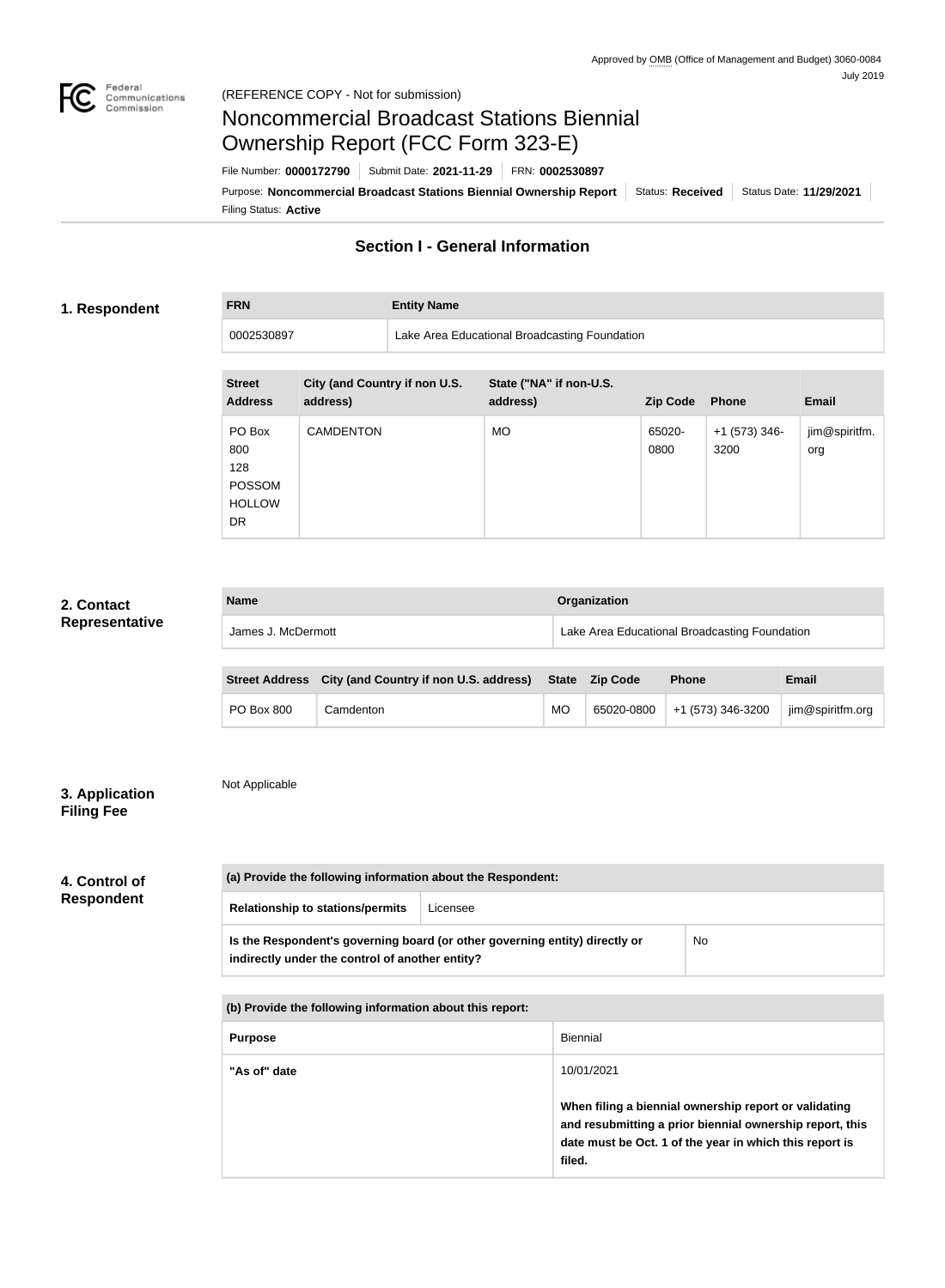**5. Licensee(s) and Station(s)**

|             | <b>Licensee/Permittee Name</b><br><b>FRN</b>  |                    |              |                |
|-------------|-----------------------------------------------|--------------------|--------------|----------------|
|             | Lake Area Educational Broadcasting Foundation |                    |              | 0002530897     |
| Fac. ID No. | <b>Call Sign</b>                              | <b>City</b>        | <b>State</b> | <b>Service</b> |
| 14065       | <b>KCKH</b>                                   | <b>MANSFIELD</b>   | <b>MO</b>    | <b>FM</b>      |
| 36247       | <b>K208BO</b>                                 | WARSAW             | <b>MO</b>    | <b>FX</b>      |
| 36254       | <b>K274CD</b>                                 | <b>ROLLA</b>       | <b>MO</b>    | <b>FX</b>      |
| 36256       | <b>K207AY</b>                                 | ST. ROBERT         | <b>MO</b>    | <b>FX</b>      |
| 36257       | <b>K211FV</b>                                 | <b>SEDALIA</b>     | <b>MO</b>    | <b>FX</b>      |
| 36258       | KCVO-FM                                       | <b>CAMDENTON</b>   | <b>MO</b>    | <b>FM</b>      |
| 69666       | <b>KCVJ</b>                                   | <b>OSCEOLA</b>     | <b>MO</b>    | <b>FM</b>      |
| 78923       | <b>KVSR</b>                                   | <b>KIRKSVILLE</b>  | <b>MO</b>    | <b>FM</b>      |
| 78932       | <b>KCVQ</b>                                   | <b>KNOB NOSTER</b> | <b>MO</b>    | <b>FM</b>      |
| 81962       | <b>KSJI</b>                                   | ST. JOSEPH         | <b>MO</b>    | <b>FM</b>      |
| 83870       | <b>KCVK</b>                                   | <b>OTTERVILLE</b>  | <b>MO</b>    | <b>FM</b>      |
| 86960       | <b>KCVZ</b>                                   | <b>DIXON</b>       | <b>MO</b>    | <b>FM</b>      |
| 87796       | <b>KCKV</b>                                   | <b>KIRKSVILLE</b>  | <b>MO</b>    | <b>FM</b>      |
| 90453       | <b>KCVY</b>                                   | <b>CABOOL</b>      | <b>MO</b>    | <b>FM</b>      |
| 91489       | <b>KCKF</b>                                   | <b>CUBA</b>        | <b>MO</b>    | FM             |
| 92246       | <b>KCVX</b>                                   | <b>SALEM</b>       | <b>MO</b>    | <b>FM</b>      |
| 140026      | <b>K285FC</b>                                 | JEFFERSON CITY     | <b>MO</b>    | <b>FX</b>      |
| 140750      | <b>K254BU</b>                                 | <b>MARSHALL</b>    | <b>MO</b>    | <b>FX</b>      |
| 152452      | <b>K281AT</b>                                 | <b>LEBANON</b>     | <b>MO</b>    | <b>FX</b>      |
| 154612      | <b>K293AX</b>                                 | JEFFERSON CITY     | <b>MO</b>    | <b>FX</b>      |
| 173707      | <b>KCKE</b>                                   | <b>CHILLICOTHE</b> | <b>MO</b>    | <b>FM</b>      |
| 175649      | <b>KCKJ</b>                                   | SARCOXIE           | <b>MO</b>    | <b>FM</b>      |

# **Section II – Biennial Ownership Information**

**1. 47 C.F.R. Section 73.3613 Documents**

Licensee Respondents that hold authorizations for one or more full power television, AM, and/or FM stations should list all contracts and other instruments set forth in 47 C.F.R. Section 73.3613(a) through (c) for the facility or facilities listed on this report. If the agreement is a network affiliation agreement, check the appropriate box. Otherwise, select "Other." Non-Licensee Respondents should select "Not Applicable" in response to this question.

184972 KCKP LAURIE MO FM

184974 KCKZ HUNTSVILLE MO FM

Not Applicable.

**2. Ownership Interests**

**(a)** Ownership Interests. This Question requires Respondents to enter detailed information about ownership interests by generating a series of subforms. Answer each question on each subform. The first subform listing should be for the Respondent itself. If the Respondent is not a natural person, also list each of the officers, members of the governing board (or other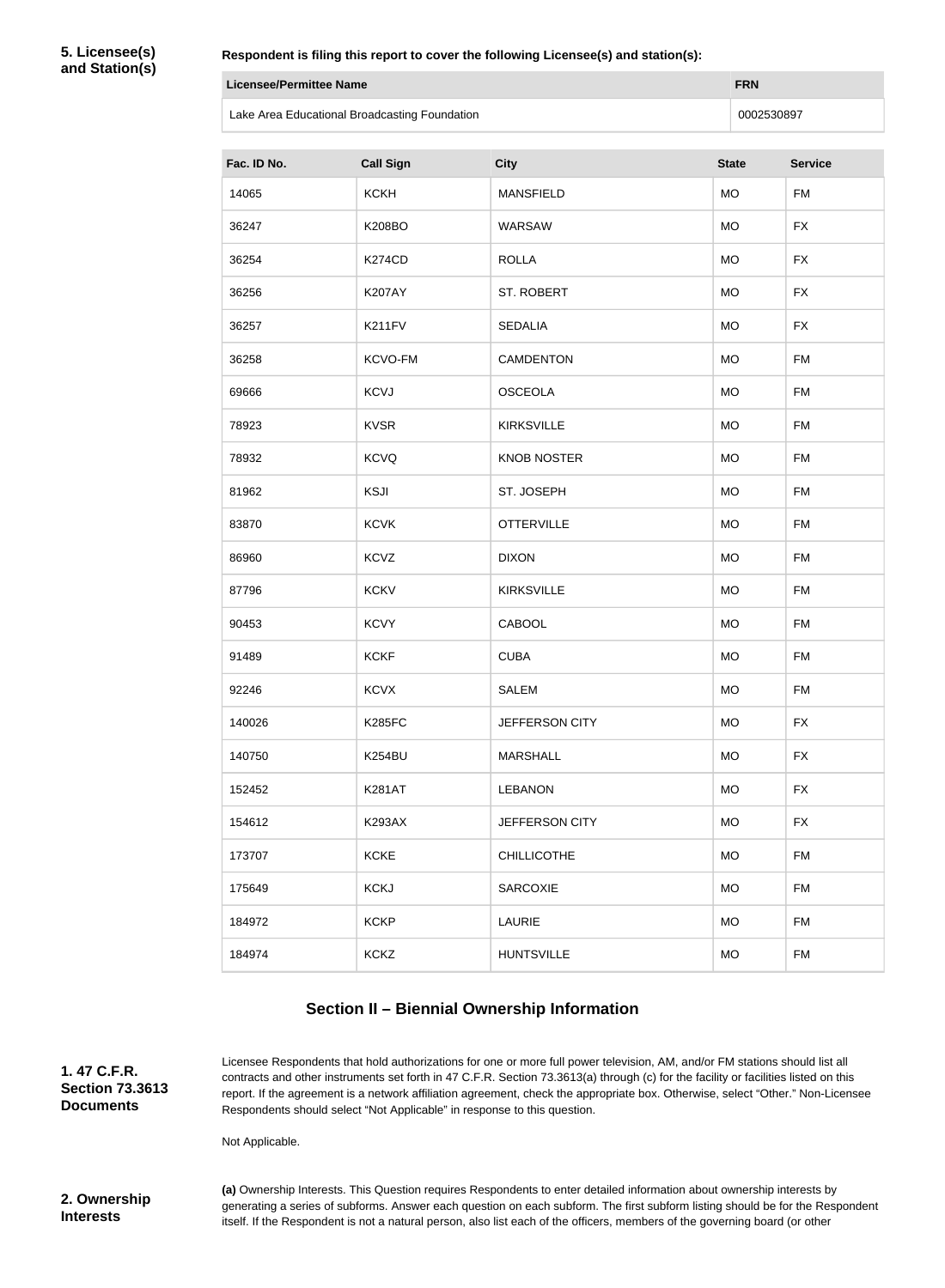governing entity), stockholders, and any other persons or entities with a direct attributable interest in the Respondent pursuant to the standards set forth in 47 C.F.R. Section 73.3555. (A "direct" interest is one that is not held through any intervening companies or entities.) List each interest holder with a direct attributable interest in the Respondent separately.

Leave the percentage of total assets (Equity Debt Plus) field blank for an interest holder unless that interest holder has an attributable interest in the Respondent solely on the basis of the Commission's Equity Debt Plus attribution standard, 47 C.F.R. Section 73.3555, Note 2(i).

In the case of vertical or indirect ownership structures, list only those interests in the Respondent that also represent an attributable interest in the Licensee(s) for which the report is being submitted.

Entities that are part of an organizational structure that includes holding companies or other forms of indirect ownership must file separate ownership reports. In such a structure do not report, or file a separate report for, any interest holder that does not have an attributable interest in the Licensee(s) for which the report is being submitted.

Please see the Instructions for further detail concerning interests that must be reported in response to this question.

The Respondent must provide an FCC Registration Number for each interest holder reported in response to this question. Please see the Instructions for detailed information and guidance concerning this requirement.

| <b>Ownership Information</b>                                                                                                     |                                                         |                      |  |  |
|----------------------------------------------------------------------------------------------------------------------------------|---------------------------------------------------------|----------------------|--|--|
| <b>FRN</b>                                                                                                                       | 0002530897                                              |                      |  |  |
| <b>Entity Name</b>                                                                                                               | Lake Area Educational Broadcasting Foundation           |                      |  |  |
| <b>Address</b>                                                                                                                   | PO Box                                                  | 800                  |  |  |
|                                                                                                                                  | <b>Street 1</b>                                         |                      |  |  |
|                                                                                                                                  | <b>Street 2</b>                                         | 128 POSSOM HOLLOW DR |  |  |
|                                                                                                                                  | <b>City</b>                                             | <b>CAMDENTON</b>     |  |  |
|                                                                                                                                  | State ("NA" if non-U.S.<br>address)                     | <b>MO</b>            |  |  |
|                                                                                                                                  | <b>Zip/Postal Code</b>                                  | 65020-0800           |  |  |
|                                                                                                                                  | Country (if non-U.S.<br>address)                        | <b>United States</b> |  |  |
| <b>Listing Type</b>                                                                                                              | Respondent                                              |                      |  |  |
| <b>Positional Interests</b><br>(check all that apply)                                                                            | Respondent                                              |                      |  |  |
| <b>Tribal Nation or Tribal</b><br><b>Entity</b>                                                                                  | Interest holder is not a Tribal nation or Tribal entity |                      |  |  |
| <b>Interest Percentages</b>                                                                                                      | <b>Voting</b>                                           | 0.0%                 |  |  |
| (enter percentage values<br>from 0.0 to 100.0)                                                                                   | <b>Equity</b>                                           | 0.0%                 |  |  |
|                                                                                                                                  | <b>Total assets (Equity Debt</b><br>Plus)               | 0.0%                 |  |  |
| Does interest holder have an attributable interest in one or more broadcast stations<br>No<br>that do not appear on this report? |                                                         |                      |  |  |

### **Ownership Information**

| <b>FRN</b>     | 9990134936      |                      |
|----------------|-----------------|----------------------|
| <b>Name</b>    | James McDermott |                      |
| <b>Address</b> | PO Box          |                      |
|                | <b>Street 1</b> | 747 Possom Hollow Dr |
|                | <b>Street 2</b> |                      |
|                |                 |                      |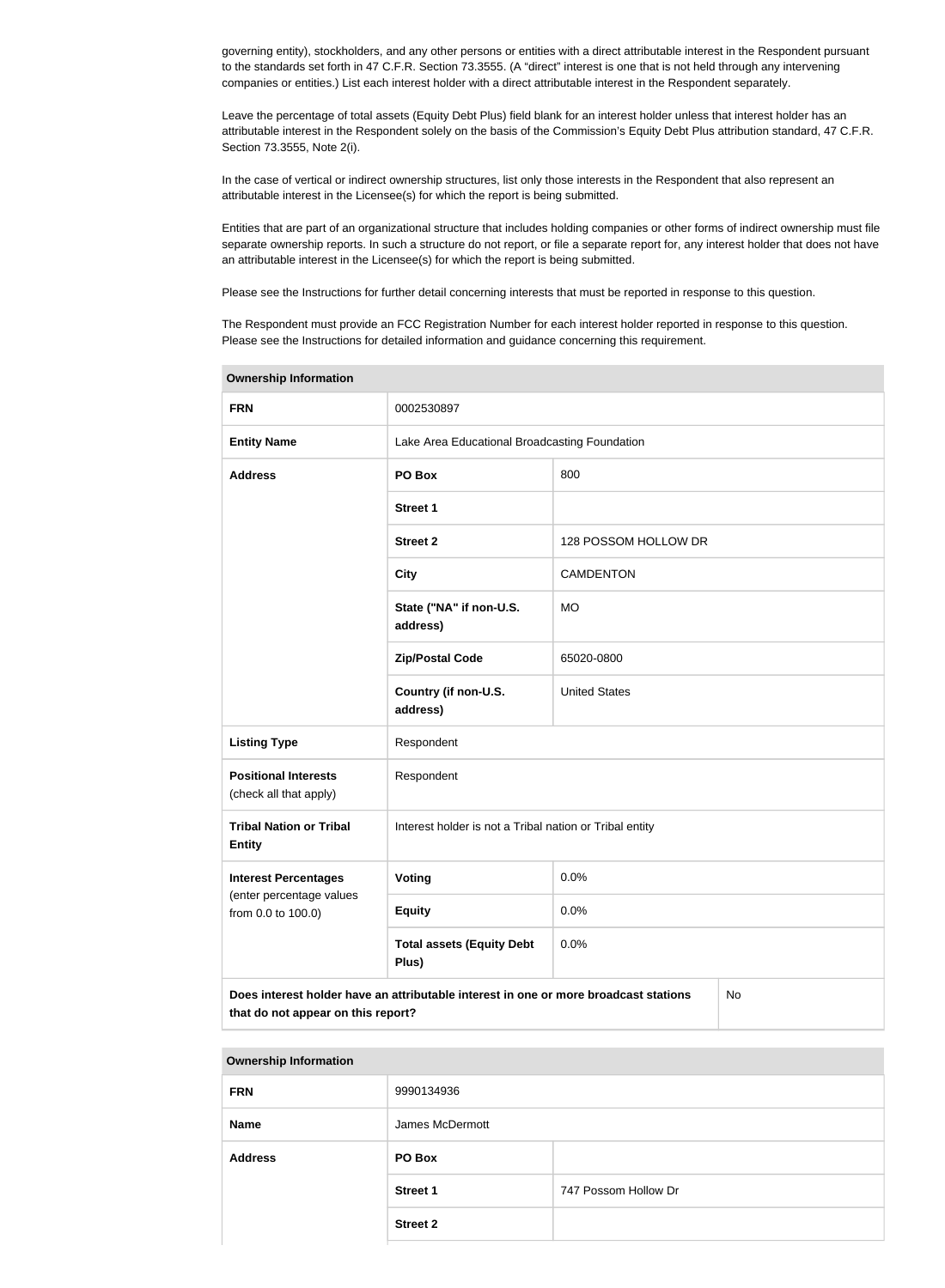|                                                           | <b>City</b>                                                                                                                      | Camdenton              |  |  |
|-----------------------------------------------------------|----------------------------------------------------------------------------------------------------------------------------------|------------------------|--|--|
|                                                           | State ("NA" if non-U.S.<br>address)                                                                                              | <b>MO</b>              |  |  |
|                                                           | <b>Zip/Postal Code</b>                                                                                                           | 65020                  |  |  |
|                                                           | Country (if non-U.S.<br>address)                                                                                                 | <b>United States</b>   |  |  |
| <b>Listing Type</b>                                       | Other Interest Holder                                                                                                            |                        |  |  |
| <b>Positional Interests</b><br>(check all that apply)     | Officer, Member of Governing Board (or other governing entity)                                                                   |                        |  |  |
| <b>Principal Profession or</b><br><b>Occupation</b>       | CEO                                                                                                                              |                        |  |  |
| By Whom Appointed or<br><b>Elected</b>                    | <b>Board of Trustees</b>                                                                                                         |                        |  |  |
| Citizenship, Gender,                                      | <b>Citizenship</b>                                                                                                               | <b>US</b>              |  |  |
| <b>Ethnicity, and Race</b><br><b>Information (Natural</b> | Gender                                                                                                                           | Male                   |  |  |
| Persons Only)                                             | <b>Ethnicity</b>                                                                                                                 | Not Hispanic or Latino |  |  |
|                                                           | Race                                                                                                                             | White                  |  |  |
| <b>Interest Percentages</b>                               | <b>Voting</b>                                                                                                                    | 26.0%                  |  |  |
| (enter percentage values<br>from 0.0 to 100.0)            | <b>Equity</b>                                                                                                                    | 0.0%                   |  |  |
|                                                           | <b>Total assets (Equity Debt</b><br>Plus)                                                                                        | 0.0%                   |  |  |
|                                                           | Does interest holder have an attributable interest in one or more broadcast stations<br>No<br>that do not appear on this report? |                        |  |  |

| <b>Ownership Information</b>                          |                                                                |                      |
|-------------------------------------------------------|----------------------------------------------------------------|----------------------|
| <b>FRN</b>                                            | 9990134937                                                     |                      |
| <b>Name</b>                                           | Larry Ollison                                                  |                      |
| <b>Address</b>                                        | PO Box                                                         | 880                  |
|                                                       | <b>Street 1</b>                                                |                      |
|                                                       | <b>Street 2</b>                                                |                      |
|                                                       | <b>City</b>                                                    | Osage Beach          |
|                                                       | State ("NA" if non-U.S.<br>address)                            | <b>MO</b>            |
|                                                       | <b>Zip/Postal Code</b>                                         | 65065-2902           |
|                                                       | Country (if non-U.S.<br>address)                               | <b>United States</b> |
| <b>Listing Type</b>                                   | Other Interest Holder                                          |                      |
| <b>Positional Interests</b><br>(check all that apply) | Officer, Member of Governing Board (or other governing entity) |                      |
| <b>Principal Profession or</b><br><b>Occupation</b>   | Minister                                                       |                      |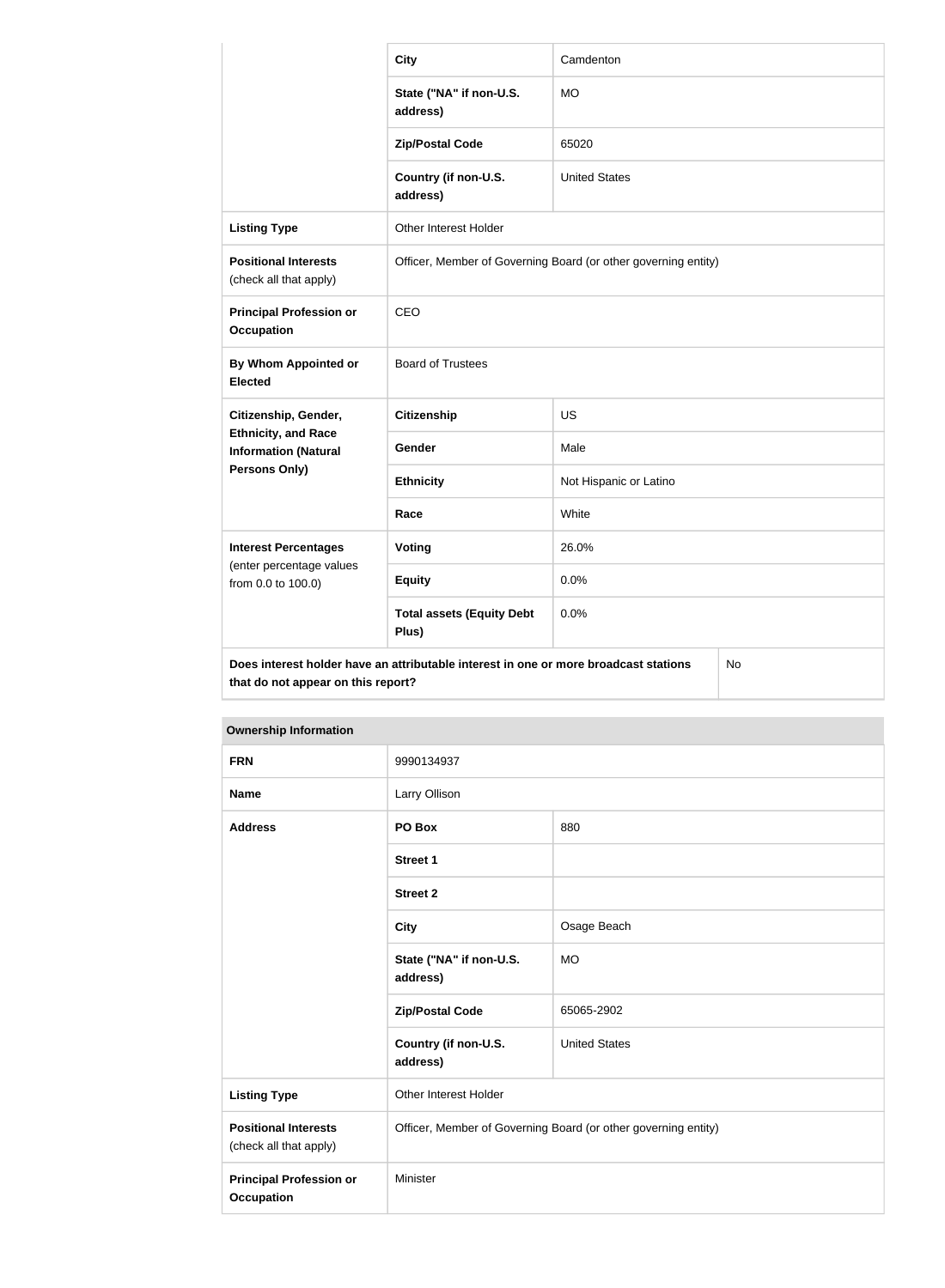| By Whom Appointed or<br><b>Elected</b>                                                                    | <b>Board of Trustees</b>                  |                        |  |
|-----------------------------------------------------------------------------------------------------------|-------------------------------------------|------------------------|--|
| Citizenship, Gender,<br><b>Ethnicity, and Race</b><br><b>Information (Natural</b><br><b>Persons Only)</b> | <b>Citizenship</b>                        | <b>US</b>              |  |
|                                                                                                           | <b>Gender</b>                             | Male                   |  |
|                                                                                                           | <b>Ethnicity</b>                          | Not Hispanic or Latino |  |
|                                                                                                           | Race                                      | White                  |  |
| <b>Interest Percentages</b><br>(enter percentage values<br>from 0.0 to 100.0)                             | Voting                                    | 24.0%                  |  |
|                                                                                                           | <b>Equity</b>                             | 0.0%                   |  |
|                                                                                                           | <b>Total assets (Equity Debt</b><br>Plus) | 0.0%                   |  |
| Does interest holder have an attributable interest in one or more broadcast stations<br>No                |                                           |                        |  |

| <b>Ownership Information</b>                                                                       |                                                                |                        |  |  |
|----------------------------------------------------------------------------------------------------|----------------------------------------------------------------|------------------------|--|--|
| <b>FRN</b>                                                                                         | 9990134938                                                     |                        |  |  |
| <b>Name</b>                                                                                        | Alice McDermott                                                |                        |  |  |
| <b>Address</b>                                                                                     | PO Box                                                         |                        |  |  |
|                                                                                                    | <b>Street 1</b>                                                | 747 Possum Hollow Dr   |  |  |
|                                                                                                    | <b>Street 2</b>                                                |                        |  |  |
|                                                                                                    | <b>City</b>                                                    | Camdenton              |  |  |
|                                                                                                    | State ("NA" if non-U.S.<br>address)                            | <b>MO</b>              |  |  |
|                                                                                                    | <b>Zip/Postal Code</b>                                         | 65020                  |  |  |
|                                                                                                    | Country (if non-U.S.<br>address)                               | <b>United States</b>   |  |  |
| <b>Listing Type</b>                                                                                | Other Interest Holder                                          |                        |  |  |
| <b>Positional Interests</b><br>(check all that apply)                                              | Officer, Member of Governing Board (or other governing entity) |                        |  |  |
| <b>Principal Profession or</b><br><b>Occupation</b>                                                | <b>CFO</b>                                                     |                        |  |  |
| <b>By Whom Appointed or</b><br><b>Elected</b>                                                      | <b>Board of Trustees</b>                                       |                        |  |  |
| Citizenship, Gender,<br><b>Ethnicity, and Race</b><br><b>Information (Natural</b><br>Persons Only) | <b>Citizenship</b>                                             | <b>US</b>              |  |  |
|                                                                                                    | Gender                                                         | Female                 |  |  |
|                                                                                                    | <b>Ethnicity</b>                                               | Not Hispanic or Latino |  |  |
|                                                                                                    | Race                                                           | White                  |  |  |
| <b>Interest Percentages</b><br>(enter percentage values<br>from 0.0 to 100.0)                      | <b>Voting</b>                                                  | 26.0%                  |  |  |
|                                                                                                    | <b>Equity</b>                                                  | 0.0%                   |  |  |
|                                                                                                    | <b>Total assets (Equity Debt</b><br>Plus)                      | 0.0%                   |  |  |

## **Tara**

**that do not appear on this report?**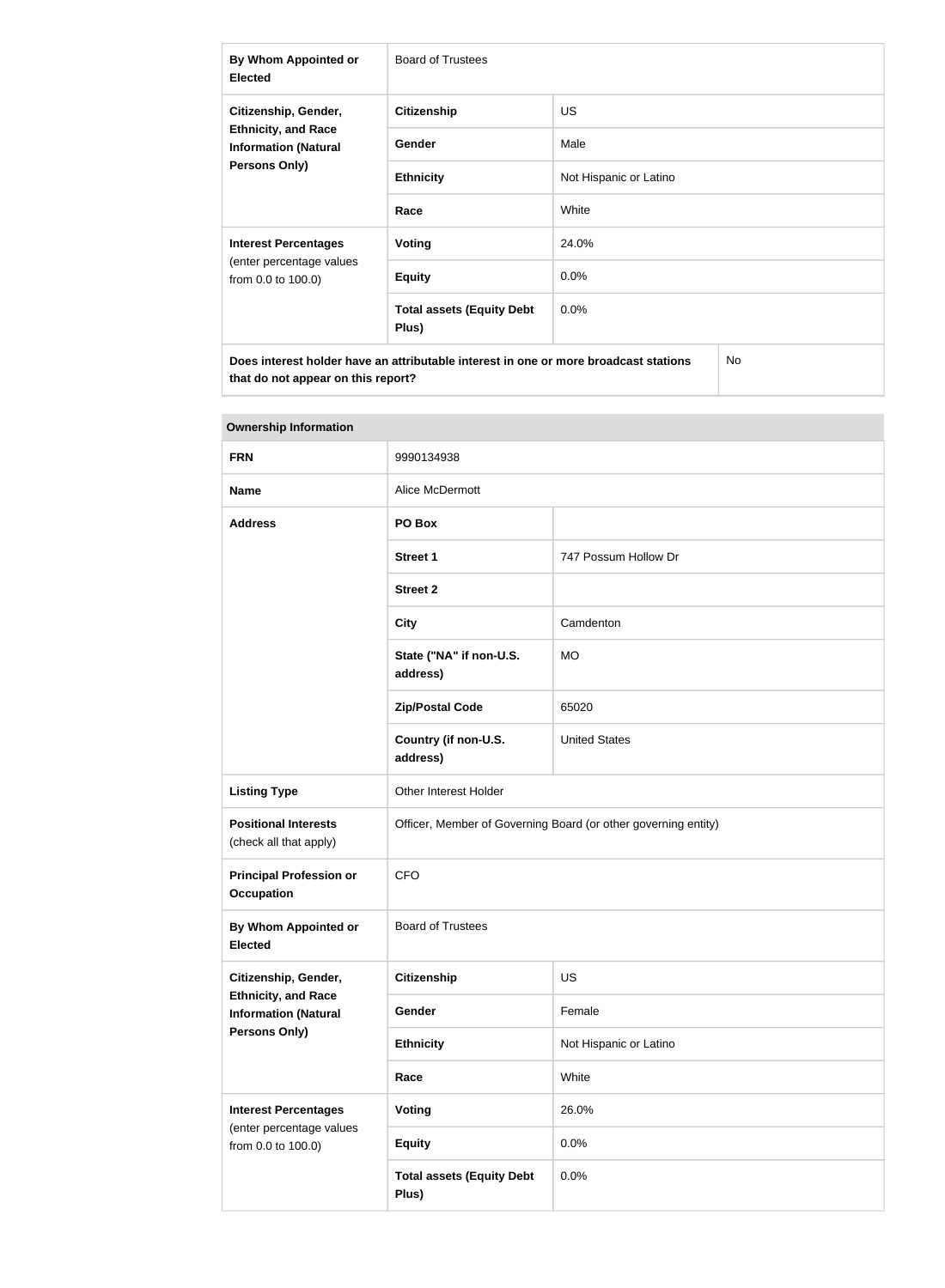**Does interest holder have an attributable interest in one or more broadcast stations that do not appear on this report?**

No

| <b>Ownership Information</b>                                                                                                                                                                                |                                                       |                        |  |  |
|-------------------------------------------------------------------------------------------------------------------------------------------------------------------------------------------------------------|-------------------------------------------------------|------------------------|--|--|
| <b>FRN</b>                                                                                                                                                                                                  | 9990134939                                            |                        |  |  |
| <b>Name</b>                                                                                                                                                                                                 | Don Neuharth                                          |                        |  |  |
| <b>Address</b>                                                                                                                                                                                              | PO Box                                                |                        |  |  |
|                                                                                                                                                                                                             | <b>Street 1</b>                                       | 5760 US-Hwy 54         |  |  |
|                                                                                                                                                                                                             | <b>Street 2</b>                                       |                        |  |  |
|                                                                                                                                                                                                             | <b>City</b>                                           | Osage Beach            |  |  |
|                                                                                                                                                                                                             | State ("NA" if non-U.S.<br>address)                   | <b>MO</b>              |  |  |
|                                                                                                                                                                                                             | <b>Zip/Postal Code</b>                                | 65065                  |  |  |
|                                                                                                                                                                                                             | Country (if non-U.S.<br>address)                      | <b>United States</b>   |  |  |
| <b>Listing Type</b>                                                                                                                                                                                         | Other Interest Holder                                 |                        |  |  |
| <b>Positional Interests</b><br>(check all that apply)                                                                                                                                                       | Member of Governing Board (or other governing entity) |                        |  |  |
| <b>Principal Profession or</b><br><b>Occupation</b>                                                                                                                                                         | <b>Business Owner</b>                                 |                        |  |  |
| By Whom Appointed or<br><b>Elected</b>                                                                                                                                                                      | Board of trustees                                     |                        |  |  |
| Citizenship, Gender,                                                                                                                                                                                        | <b>Citizenship</b>                                    | <b>US</b>              |  |  |
| <b>Ethnicity, and Race</b><br><b>Information (Natural</b><br>Persons Only)                                                                                                                                  | Gender                                                | Male                   |  |  |
|                                                                                                                                                                                                             | <b>Ethnicity</b>                                      | Not Hispanic or Latino |  |  |
|                                                                                                                                                                                                             | Race                                                  | White                  |  |  |
| <b>Interest Percentages</b><br>(enter percentage values<br>from 0.0 to 100.0)                                                                                                                               | <b>Voting</b>                                         | 24.0%                  |  |  |
|                                                                                                                                                                                                             | <b>Equity</b>                                         | 0.0%                   |  |  |
|                                                                                                                                                                                                             | <b>Total assets (Equity Debt</b><br>Plus)             | 0.0%                   |  |  |
| Does interest holder have an attributable interest in one or more broadcast stations<br>No<br>that do not appear on this report?                                                                            |                                                       |                        |  |  |
|                                                                                                                                                                                                             |                                                       |                        |  |  |
| (b) Respondent certifies that any interests, including equity, financial, or voting<br>Yes<br>interests, not reported in this filing are non-attributable.<br>If "No," submit as an exhibit an explanation. |                                                       |                        |  |  |

**(c) Is Respondent seeking an attribution exemption for any officer or director with duties wholly unrelated to the Licensee(s)?** If "Yes," complete the information in the required fields and submit an Exhibit fully describing that individual's duties and responsibilities, and explaining why that individual should not be attributed an interest. No